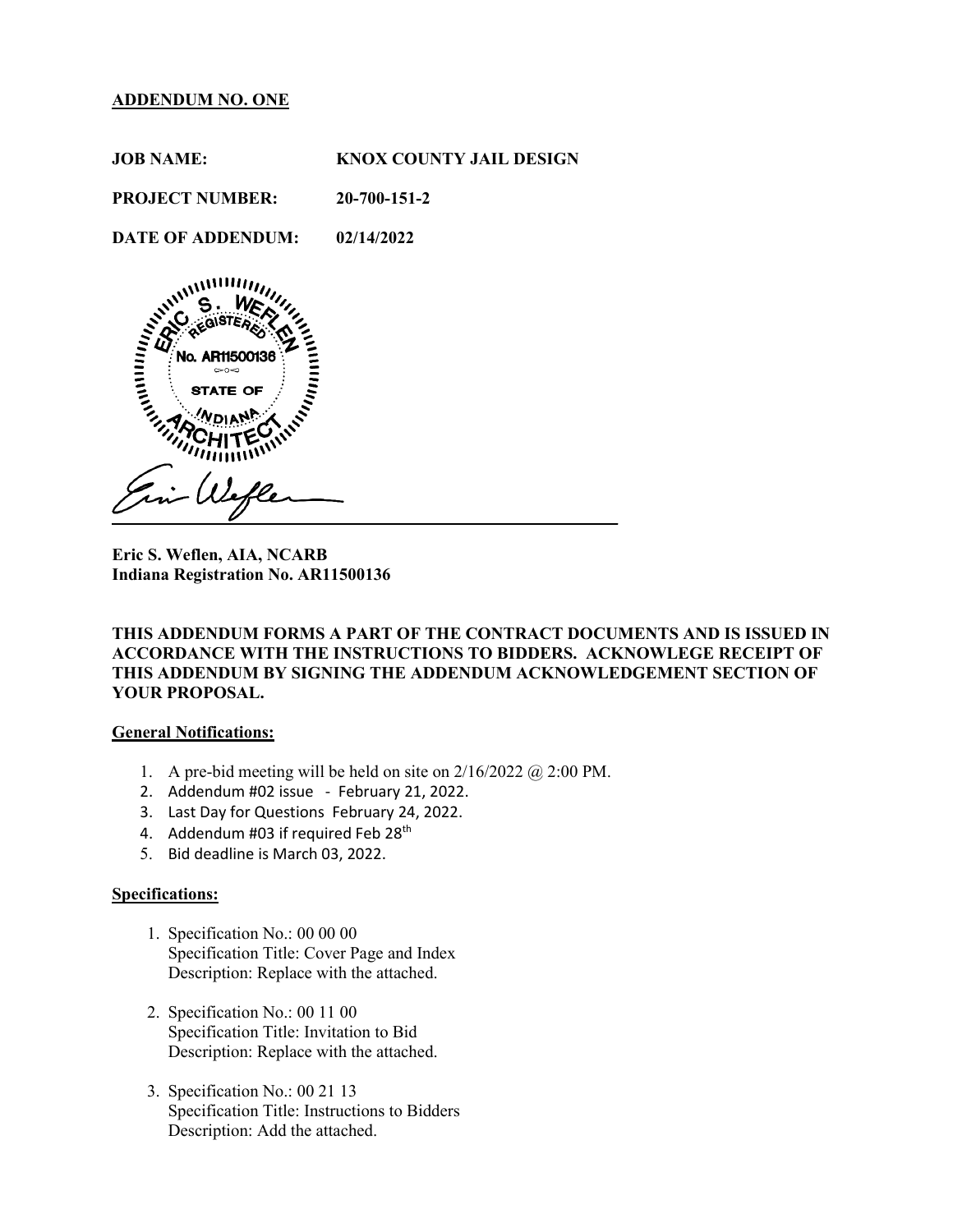- 4. Specification No.: 00 43 13 Specification Title: Bid Security Description: Add the attached.
- 5. Specification No.: 00 52 14 Specification Title: Standard Form of Agreement Description: Add the attached.
- 6. Specification No.: 00 72 26 Specification Title: General Conditions Description: Add the attached.
- 7. Specification No.: 01 12 00 Specification Title: Multiple Contract Summary Description: See the following modifications to the existing specification.
	- *Bid Package No. 1 General Trades (Remove / replace BP Scope of Work document)*
		- REVISED: Form, place, and finish all interior and exterior concrete slabs, slabs on deck, security concrete topping slabs, concrete stoops/turndowns, recessed slabs and thickened slabs including all foundation insulation, sand fill under elevated slabs, vapor barriers, expansion joint material, bond breaker material, control joints, associated dowels, wire mesh, and all other steel reinforcing. Assure curing method selected is compatible with floor finishes specified and provide complete coordination with all floor finishes. FF/FL testing within 24 hours after finishing is to be provided by this contractor.
	- *Bid Package No. 4 Structural & Miscellaneous Steel (Remove / replace BP Scope of Work document)*
		- REVISED: Top of wall (masonry / metal stud) angle per typical details, will be furnished and installed by this contractor as indicated, at every location indicated or required. CMU partitions which do not extend to the deck, will require additional stabilizing angles (M8-C & M4D as examples). Provide and install these bracing angles as indicated on the structural drawings.
	- *Bid Package No. 7 Detention Equipment (Remove / replace BP Scope of Work document)* 
		- *REVISED Added to BP Scope:* Project Security Systems: phasing may require temporary wiring, programming, and / or equipment, to allow each Project Unit (A-D) to function independently of the final security system designed operation at project completion. (Example: Unit A security will require full function and monitoring capabilities, prior to the IT Control Room SQE  $#01 /$  Level II – Unit D being complete). Provide all necessary labor, materials, equipment etc., which are required to provide full function of the security systems, on an as needed basis, which is determined by the owner, for each Unit A-D, thru final project completion.
	- *Bid Package No. 10 Electrical and Communications (Remove / replace BP Scope of Work document)*
		- *REVISED Added to BP Scope: Project Security Systems: phasing may require temporary wiring, programming, and / or equipment, to allow each Project Unit (A-D) to function independently of the final security system designed operation at project completion. (Example: Unit A security will require full function and monitoring capabilities, prior to the IT Control Room SQE #01 / Level II – Unit D being complete). Provide all necessary labor, materials, equipment etc., which are required to provide full function of the security systems, on an as needed*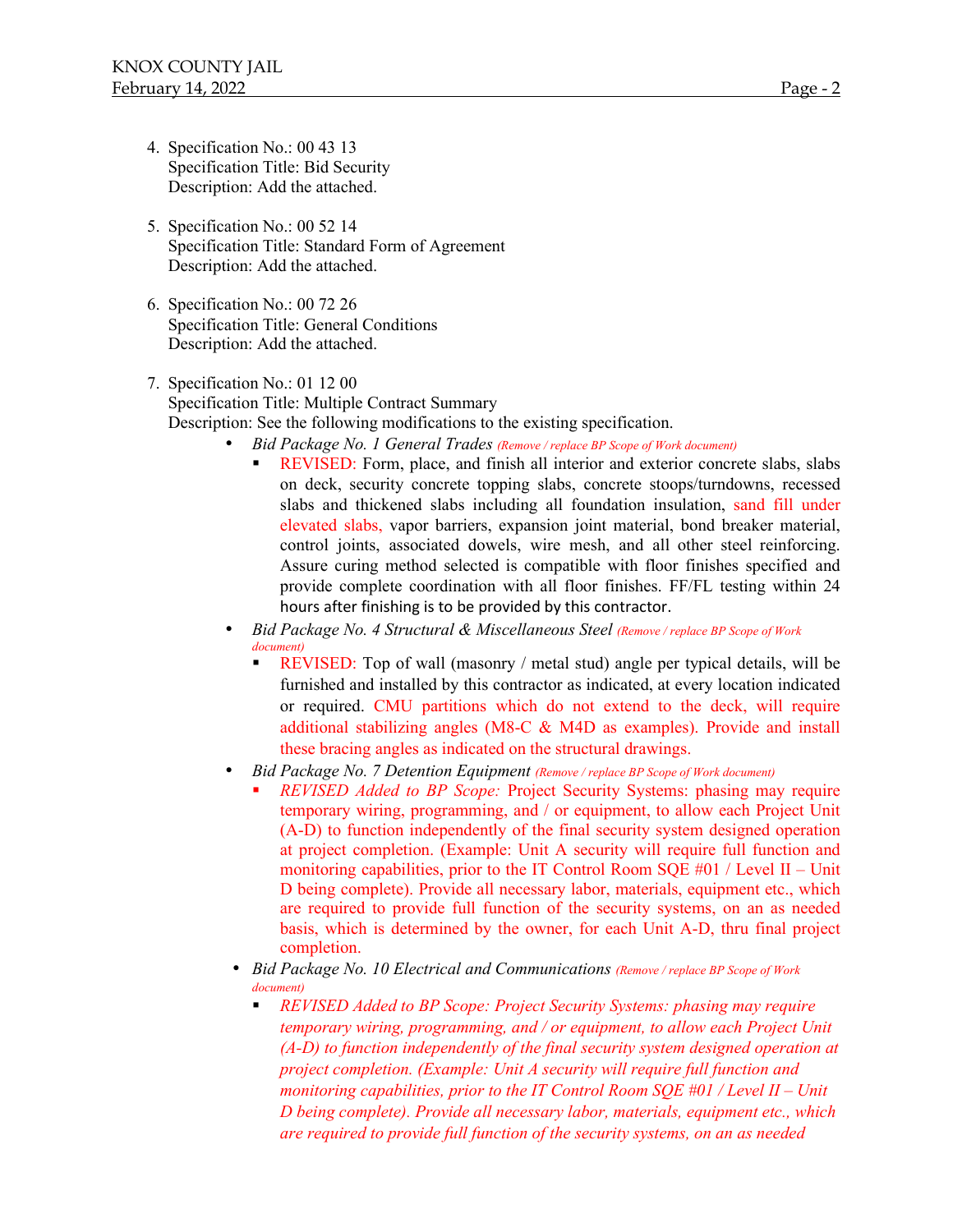*basis, which is determined by the owner, for each Unit A-D, thru final project completion.*

- 8. Specification No.: 05 40 00 Specification Title: Cold Formed Metal Framing Description: Add above listed specification.
- 9. Specification No.: 28 05 00

Specification Title: Common Work Results for Electronic Safety and Security Description: Part 1.2.M, change first sentence to 'The Division 26 contractor shall be responsible for all Division 28 field device installation and terminations and the Division 28 SSI shall be responsible for security electronics head-end equipment terminations.'

10. Specification No.: 28 51 23 Specification Title: IP Audio Communication System Description: Replace with the attached.

## **Drawings:**

- 1. Drawing Sheet No.: ES105 Revision: Relocate proximity reader and ADA pushbutton from Door 100A.1 to Door 100A.2
- 2. Drawing Sheet No.: G001 Revision: Updated sheet index to include sheets that were missing a. Replace above listed drawings in their entirety with attached modified drawings.
- 3. Drawing Sheet No: AD 1B1 Revision: Added note for demolition of roof for new skylight. Added keynote #14 b. Replace above listed drawings in their entirety with attached modified drawings.
- 4. Drawing Sheet No: AF 105
	- Revision: Removed random elements from Corridor 112 and Dayroom 171
	- a. Replace above listed drawings in their entirety with attached modified drawings.
- 5. Drawing Sheet No: AF 1D1

Revision: Removed furniture not in contract. Tagged furniture included in contract. Changed wall at Office 1643 & Office 1642 from M8-D to M10-D. Revised keynote #43. Added keynotes #50 & #51

- a. Replace above listed drawings in their entirety with attached modified drawings.
- 6. Drawing Sheet No.: AF 1D2

Revision: Adjusted size of overhead door in Indoor/Outdoor Rec.

- a. Replace above listed drawings in their entirety with attached modified drawings.
- 7. Drawing Sheet No.: AF 2F1 Revision: Changed wall in Sallyport 183 from M8-D to M10-D. Legibility change at Observation 141. Revised keynotes #34 and #35. a. Replace above listed drawings in their entirety with attached modified drawings.
- 8. Drawing Sheet No.: AF 2F2 Revision: Changed wall in Sallyport 183 from M8-D to M10-D. Revised keynotes #34 and #35.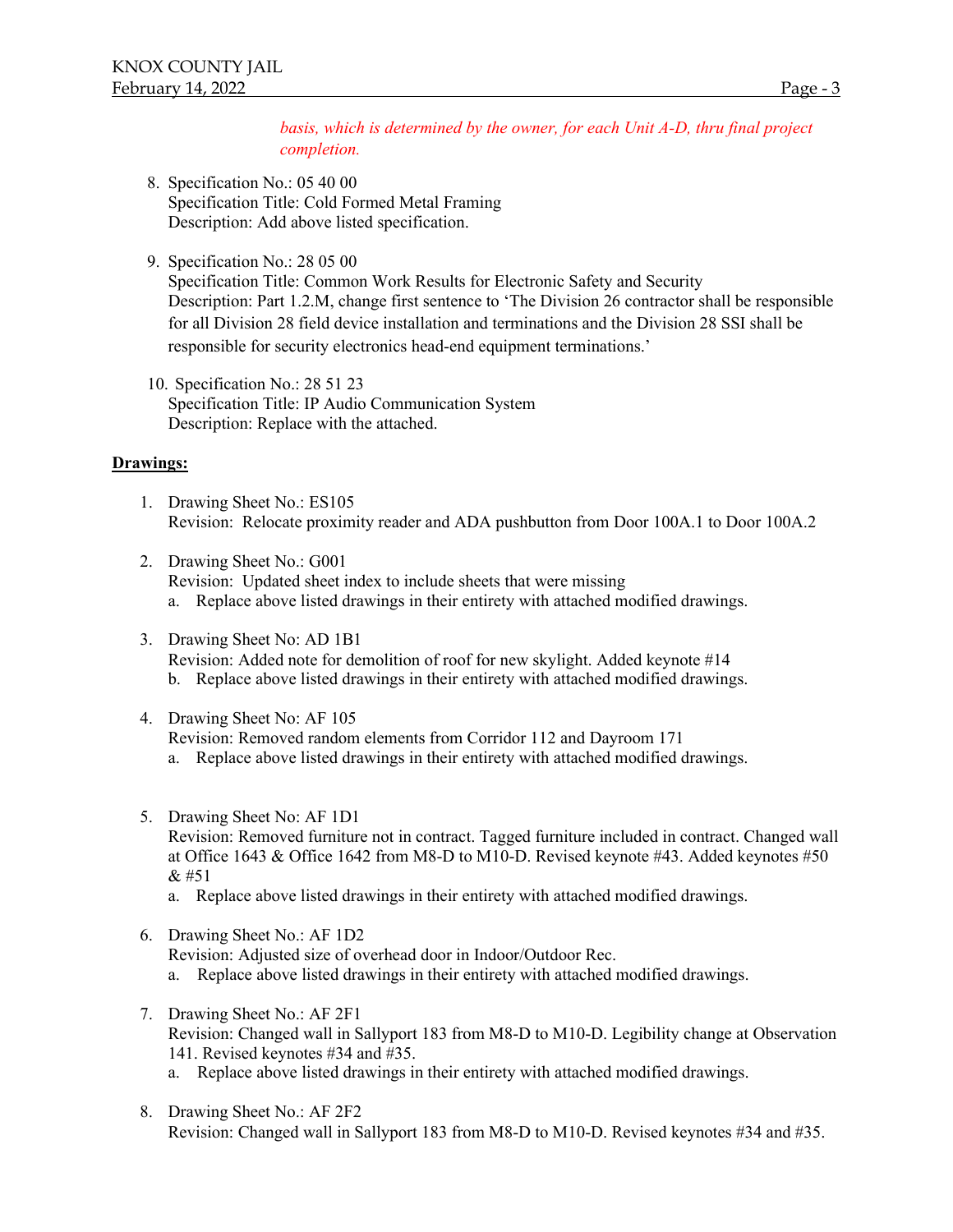- a. Replace above listed drawings in their entirety with attached modified drawings.
- 9. Drawing Sheet No.: AF ALT A1

Revision: Clarified keynote location for Sallyport area drains.

- a. Replace above listed drawings in their entirety with attached modified drawings.
- 10. Drawing Sheet No.: AF ALT D1 Revision: Clarified dimension.
	- a. Replace above listed drawings in their entirety with attached modified drawings.
- 11. Drawing Sheet No.: AF ALT D1-1 Revision: Added furniture to be included in contract. Added keynotes #50 & #51.
	- a. Replace above listed drawings in their entirety with attached modified drawings.
- 12. Drawing Sheet No.: AF ALT D2-1 Revision: Added furniture to be included in contract. Added keynotes #50  $\&$  #51 a. Replace above listed drawings in their entirety with attached modified drawings.
- 13. Drawing Sheet No.: AF ALT D3-1 Revision: Tagged furniture to be included in contract. Added keynotes #50  $\&$  #51
	- a. Replace above listed drawings in their entirety with attached modified drawings.
- 14. Drawing Sheet No.: AC 1A1 Revision: Repositioned skylights in Book-In Center. Added plan notes #9 & #10.
	- a. Replace above listed drawings in their entirety with attached modified drawings.
- 15. Drawing Sheet No.: AF ALT D2-1
	- Revision: Revised ceiling system type in Secure Corridor 1307. Added plan notes #9 & #10.
	- a. Replace above listed drawings in their entirety with attached modified drawings.
- 16. Drawing Sheet No.: AF ALT A-D3 Revision: Clarified views 2A & 2D
	- a. Replace above listed drawings in their entirety with attached modified drawings.
- 17. Drawing Sheet No.: AF ALT D1-D3
	- Revision: Clarified view 2C
	- a. Replace above listed drawings in their entirety with attached modified drawings.
- 18. Drawing Sheets No.: AR 100, AR 1A1, AR 1B1, AR 1D1, AR ALT D Revision: Deleted General Note #5. Revised Keynotes #2 & #4. a. Replace above listed drawings in their entirety with attached modified drawings.
	-
- 19. Drawing Sheet No.: AR 2F1 Revision: Deleted General Note #5. Revised Keynotes #2 & #4. Added keynotes #13 & #14. Added crickets at all skylights.
	- a. Replace above listed drawings in their entirety with attached modified drawings.
- 20. Drawing Sheet No.: A 211
	- Revision: Revised view 6E
	- a. Replace above listed drawings in their entirety with attached modified drawings.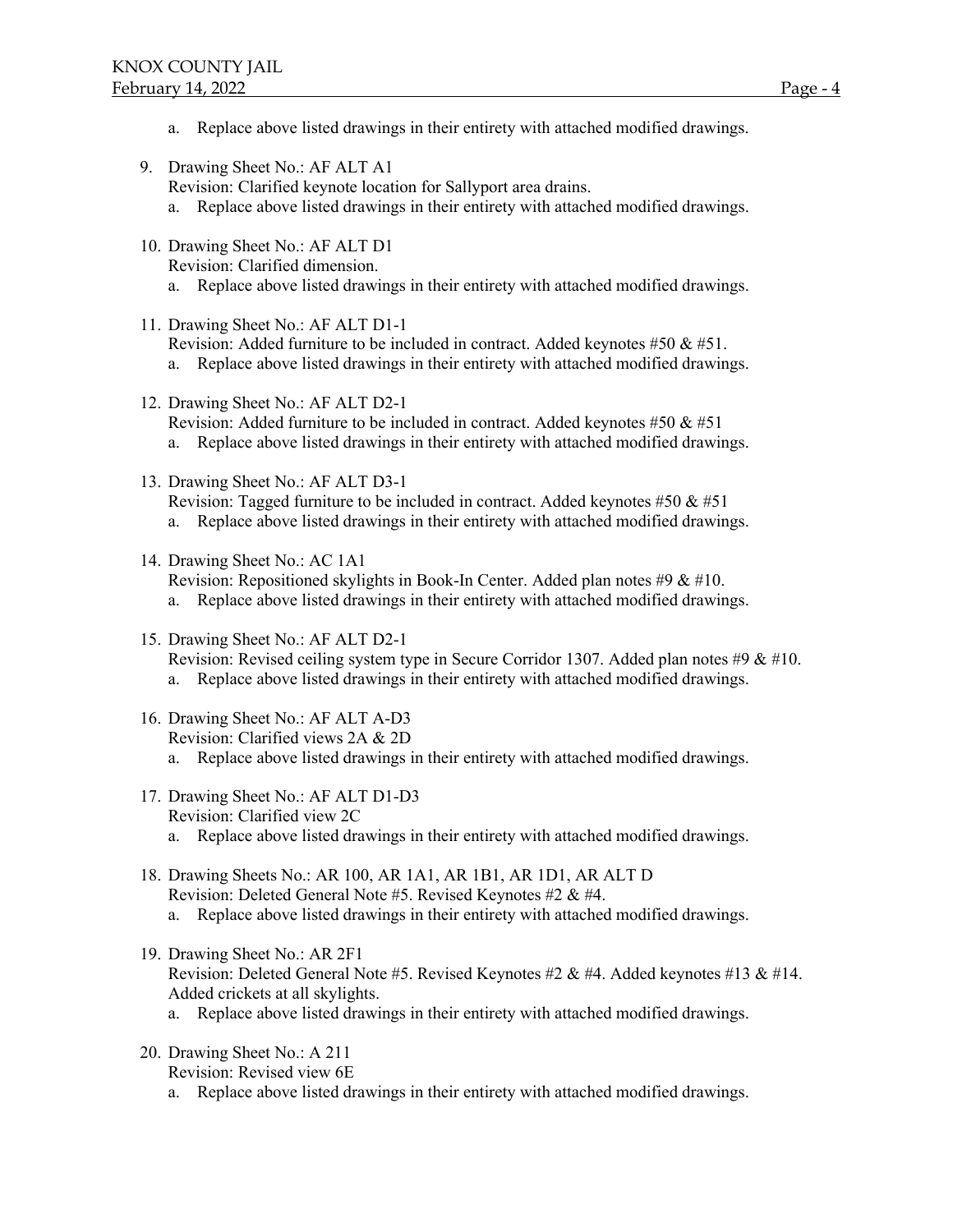21. Drawing Sheet No.: A 410

Revision: Relocated security access panels. Tagged accessories. Revised Accessories Schedule general note.

- a. Replace above listed drawings in their entirety with attached modified drawings.
- 22. Drawing Sheet No.: IN100

Revision: Updated Finish Legend items CPT1, CPT2, CPT3, CPT4, WT5, and DGM1; Removed WT6

- a. Replace above listed drawings in their entirety with attached modified drawings.
- 23. Drawing Sheet No.: IN107 2F1 Revision: Added elevation for Breakroom 107
	- a. Replace above listed drawings in their entirety with attached modified drawings.
- 24. Drawing Sheet No.: IN201 Revision: Dimensions added to 6D, 5D, and 6C
	- a. Replace above listed drawings in their entirety with attached modified drawings.
- 25. Drawing Sheet No.: IN202

Revision: Owner provided televisions called out; marker board called out (M1)

- a. Replace above listed drawings in their entirety with attached modified drawings.
- 26. Drawing Sheet No.: IN203

Revision: Elevation 6E: Casework changed to 36", full-height doors; PT1 called out; Casework detail added. Elevation 3E: WT5 called out. Elevation 4A added

- a. Replace above listed drawings in their entirety with attached modified drawings.
- 27. Drawing Sheet No.: IN204

Revision: Addition of DGM1 (Detention Grade Mirrors) to Elevations 6D, 4D, 3D, 6C, 3C, 5B, 3B, and 4A

- a. Replace above listed drawings in their entirety with attached modified drawings.
- 28. Drawing Sheet No.: IN301

Revision: Detail 2D added

- a. Replace above listed drawings in their entirety with attached modified drawings
- 29. Drawing Sheet No.: M110D

Revision: Updated Demolition in Existing Classroom changing to Electrical Room.

- a. Replace above listed drawings in their entirety with attached modified drawings
- 30. Drawing Sheet No.: M210A

Revision: Added AHU duct static sensor location.

- a. Replace above listed drawings in their entirety with attached modified drawings
- 31. Drawing Sheet No.: M210F
	- Revision: Added AHU duct static sensor location.
	- a. Replace above listed drawings in their entirety with attached modified drawings